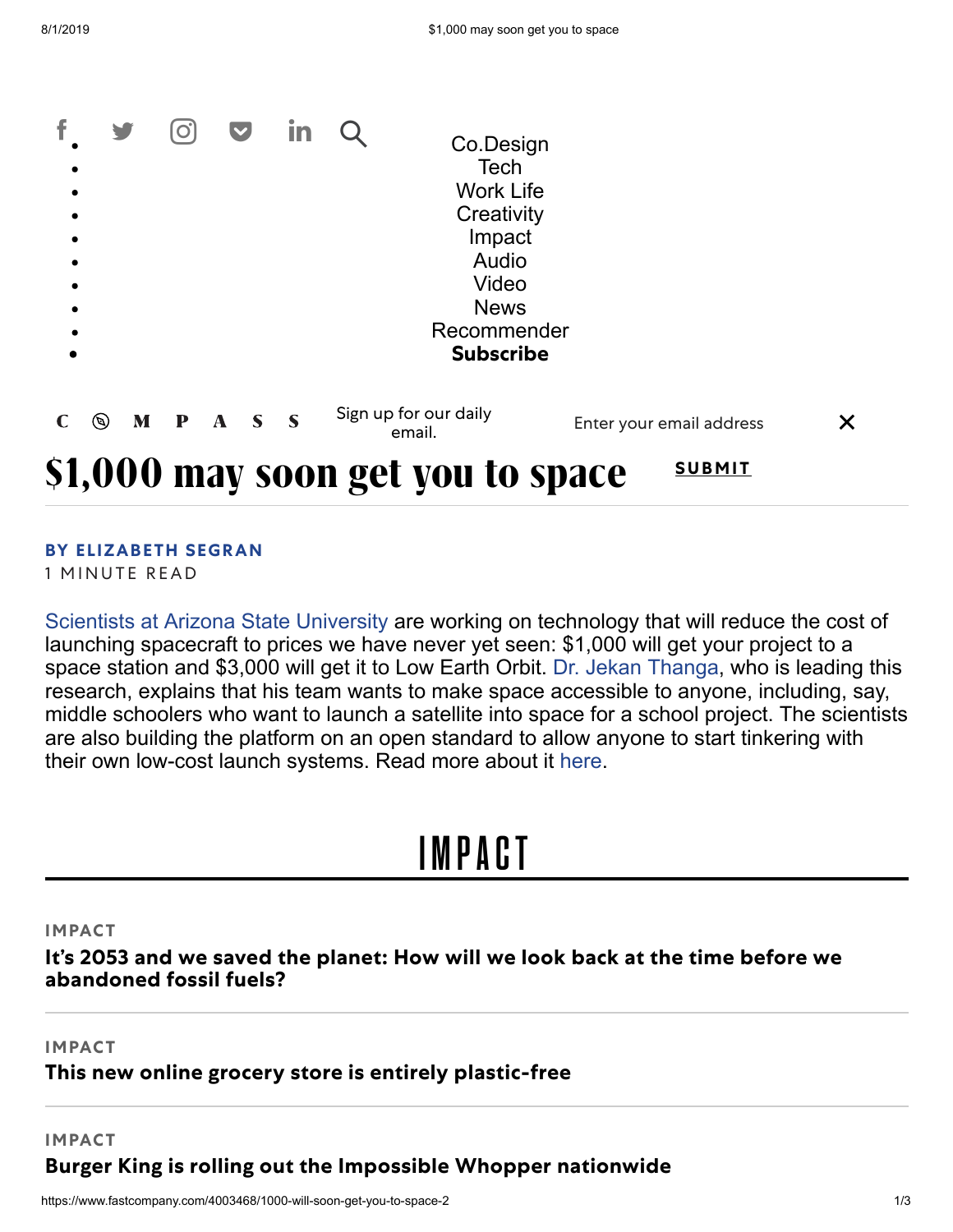# **[CRE](https://www.fastcompany.com/entertainment)ATIVITY**

### **CREATIVITY**

**[Microsoft](https://www.fastcompany.com/90385051/microsoft-got-a-guy-named-mac-book-to-endorse-its-surface-laptop) got a guy named Mac Book to endorse its Surface laptop**

### **CREATIVITY**

**'The Office' meets [advertising](https://www.fastcompany.com/90384826/the-office-meets-advertising-in-this-awkwardly-funny-new-web-series) in this awkwardly funny new web series**

### **CREATIVITY**

**'Hobbs & Shaw,' ['Succession,'](https://www.fastcompany.com/90372261/hobbes-and-shaw-succession-and-95-other-new-movies-tv-shows-albums-and-books-you-must-check-out-this-month) and 95 other new movies, TV shows, albums, and books you must check out this month**

# [CO.DESIGN](https://www.fastcompany.com/co-design)

### **CO.DESIGN**

**RIP, [headphone](https://www.fastcompany.com/90384812/rip-headphone-jacks-apples-bad-design-decision-is-now-an-industry-standard) jacks. Apple's bad design decision is now an industry standard**

**CO.DESIGN**

**Does your street have a lush tree canopy? It may be making you [healthier](https://www.fastcompany.com/90382876/does-your-street-have-a-lush-tree-canopy-it-may-be-making-you-healthier)**

### **CO.DESIGN**

**The most practical proposal for [Notre-Dame](https://www.fastcompany.com/90384531/the-most-practical-proposal-for-notre-dame-has-nothing-to-do-with-rebuilding-it) has nothing to do with rebuilding it**

## W[ORK](https://www.fastcompany.com/leadership) LIFE

### **WORK LIFE**

**Why [millennials](https://www.fastcompany.com/90384148/why-millennials-are-flocking-to-nashville) are flocking to Nashville**

### **WORK LIFE**

### **I have a speech [impediment.](https://www.fastcompany.com/90383394/3-lessons-i-learned-about-stuttering-in-the-workplace) Here's how I learned to succeed at work**

### **WORK LIFE**

**The simple 3-step process for [combating](https://www.fastcompany.com/90383370/3-ways-to-combat-workplace-stress) workplace stress**